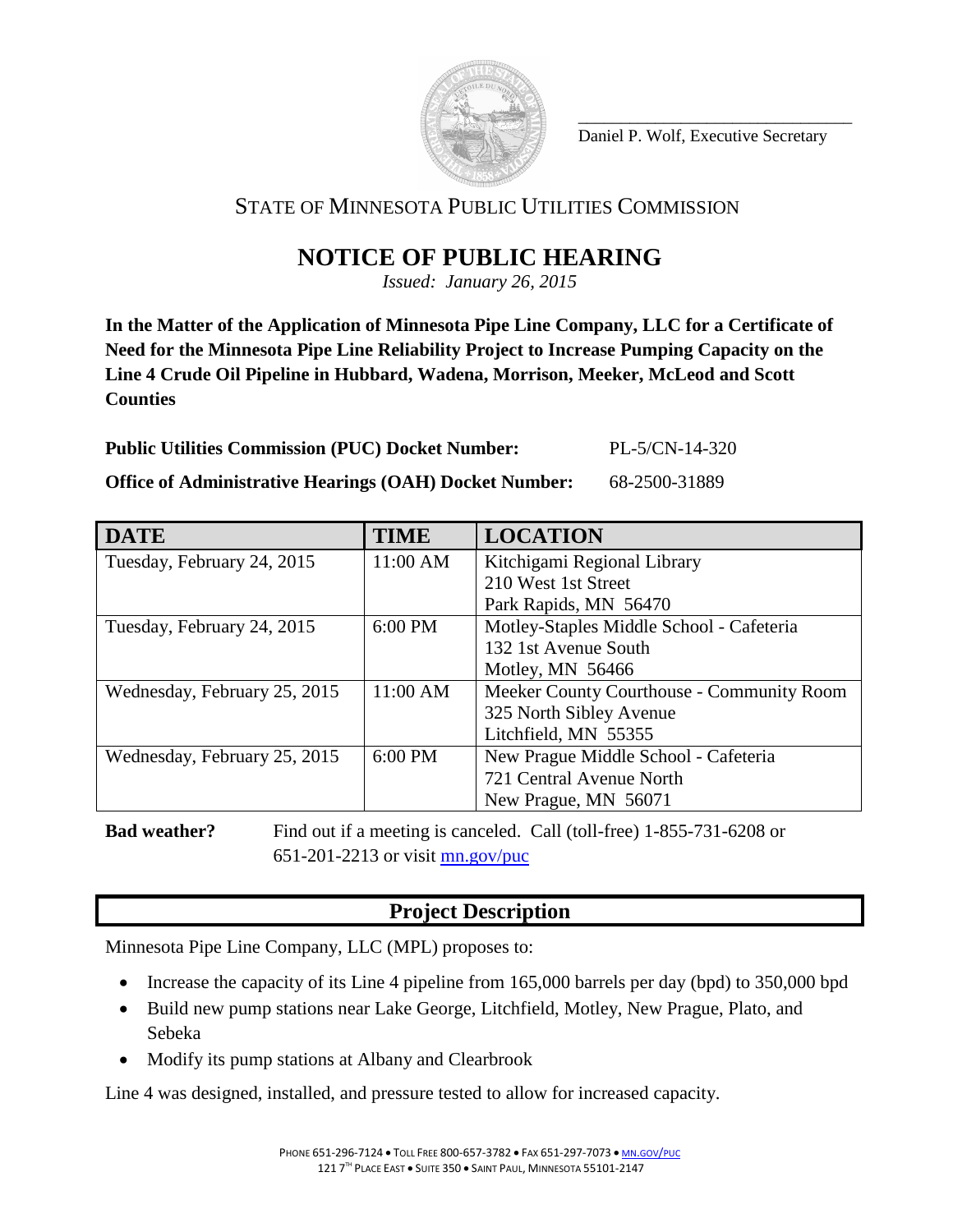MPL does not need any additional right-of-way for the proposed project. All construction will take place on MPL property.

### **Public Hearing Information**

- Public hearings start on time.
- Arrive a few minutes early so you have time to sign in, pick up materials, and find a seat.
- Administrative Law Judge Jeanne M. Cochran will preside over the public hearings.
- Public Utilities Commission, Department of Commerce, and Minnesota Pipe Line Company, LLC staff will be available to answer questions about the permitting process and the project.
- Citizens will be able to add oral comments, written comments, or both into the record.
- Learn more about participating at a public hearing at  $\frac{mn\,gov/puc/aboutus/index.html}{mm}$

## **Submit Comments**

### **Topics for Public Comment**

- Is the proposed project needed and in the public interest?
- What are the costs and benefits of the proposed project?
- What are the environmental and human impacts of the proposed project and how can these impacts be addressed?
- Are there other project-related issues or concerns?

| <b>Comment Period</b> | January 26, 2015 through March 20, 2015 at 4:30 p.m.                                                                                                                      |  |
|-----------------------|---------------------------------------------------------------------------------------------------------------------------------------------------------------------------|--|
|                       | Comments must be received by $4:30$ p.m. on the close date<br>Comments received after comment period closes may not be accepted                                           |  |
| Online                | Visit $\text{mn.gov/puc}$ , select <i>Comment on an Issue</i> , find this docket (14-320), and add<br>your comments to the discussion.                                    |  |
| <b>By US Mail</b>     | Persons without Internet access may send comments by U.S. Mail to Minnesota<br>Public Utilities Commission, 121 7 <sup>th</sup> Place East, Suite 350, St. Paul MN 55101. |  |
|                       | Please include the Commission's docket number in all communications.                                                                                                      |  |

**Important -** Comments will be made available to the public via the Public Utilities Commission's website, except in limited circumstances consistent with the Minnesota Government Data Practices Act. The Commission does not edit or delete personal identifying information from submissions.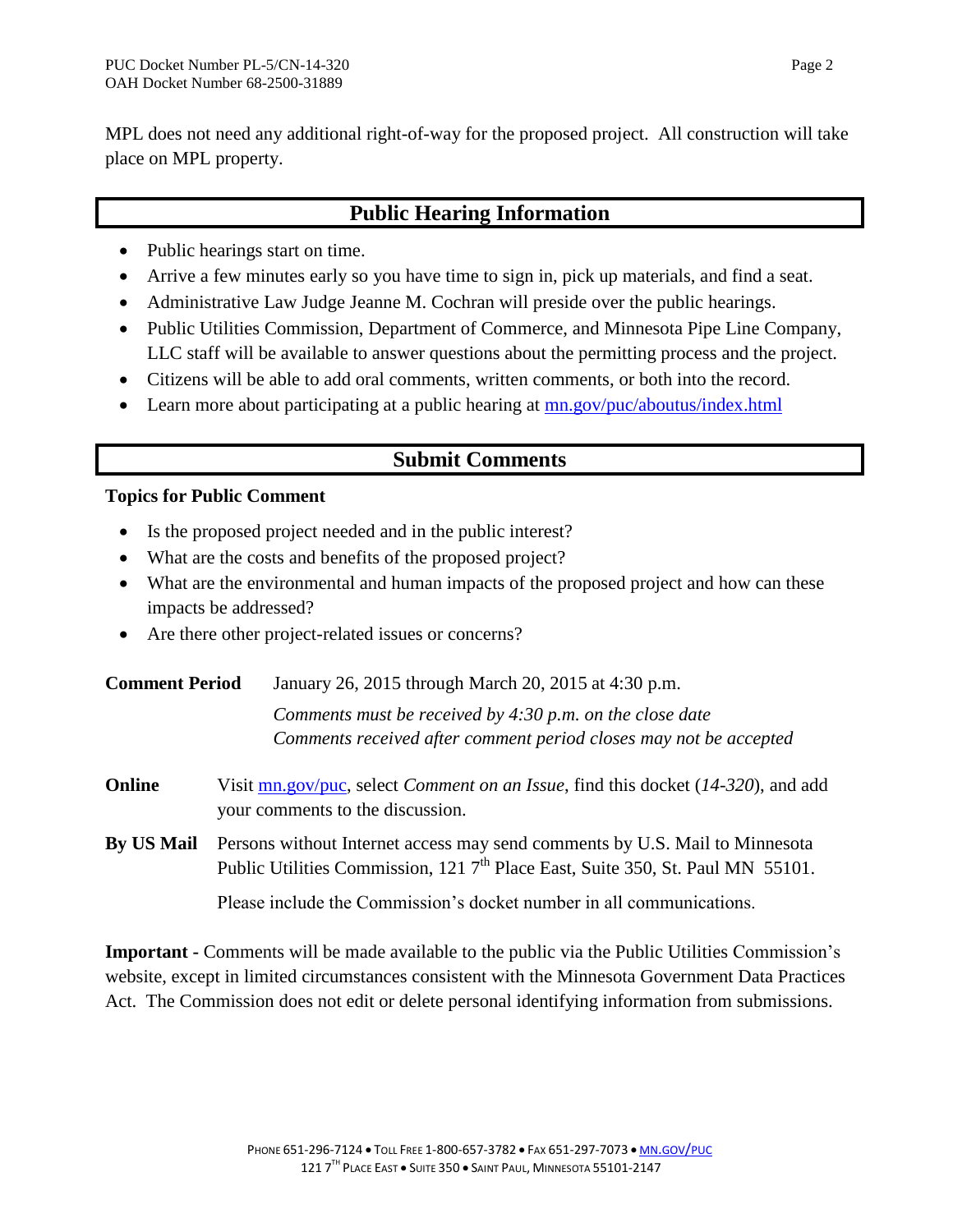### **Process Information**

Before the project can be built, the Public Utilities Commission (Commission) must approve a certificate of need. Minnesota Pipe Line Company, LLC submitted the certificate of need application in July 2014. The Commission's decision-making process takes about twelve months.

The Department of Commerce is preparing an environmental analysis for this project. The environmental analysis will be a broad review of the potential human and environmental impacts of the proposed project and alternatives, as well as ways to address impacts. The environmental analysis will be issued in February 2015.

Judge Cochran will use all the information in the record, including written comments and comments received at the public hearings, to write a report for the Commission. The report will include findings, conclusions, and recommendations about this project. After receiving the Judge's report, the Commission will schedule a meeting to make a final decision on this project, expected by August 2015.

# **How to Learn More**

### **Department of Commerce Project Website:**

<http://mn.gov/commerce/energyfacilities/Docket.html?Id=34034>

**Project Mailing List:** Sign up to receive notices about project milestones and opportunities to participate (meetings, comment periods, etc.). Contact [docketing.puc@state.mn.us](mailto:docketing.puc@state.mn.us) or 651-201-2234 with the docket number (14-320), your name, mailing address and email address.

**Subscribe to the Docket:** Subscribe to receive email notifications when new documents are filed. Note - subscribing may result in a large number of emails.

- 1. [mn.gov/puc](http://mn.gov/puc/)
- 2. Select green box *Subscribe to a Docket*
- 3. Type your e-mail address
- 4. For *Type of Subscription*, select *Docket Number*
- 5. For *Docket Number*, select *14* in the first box, type *320* in the second box
- 6. Select *Add to List*
- 7. Select *Save*

**Full Case Record**: All documents filed in this docket are available at [mn.gov/puc,](http://mn.gov/puc/) select *Search eDockets*, enter the year (*14*) and the docket number (*320*), select *Search*.

**Public Libraries:** The certificate of need application and environmental analysis will be available in early February 2015 at the following public libraries:

- Arlington Public Library, 321 Main St W, Arlington
- Bagley Public Library, 213 Main Ave N, Bagley
- Belle Plaine Public Library, 125 Main St W, Belle Plaine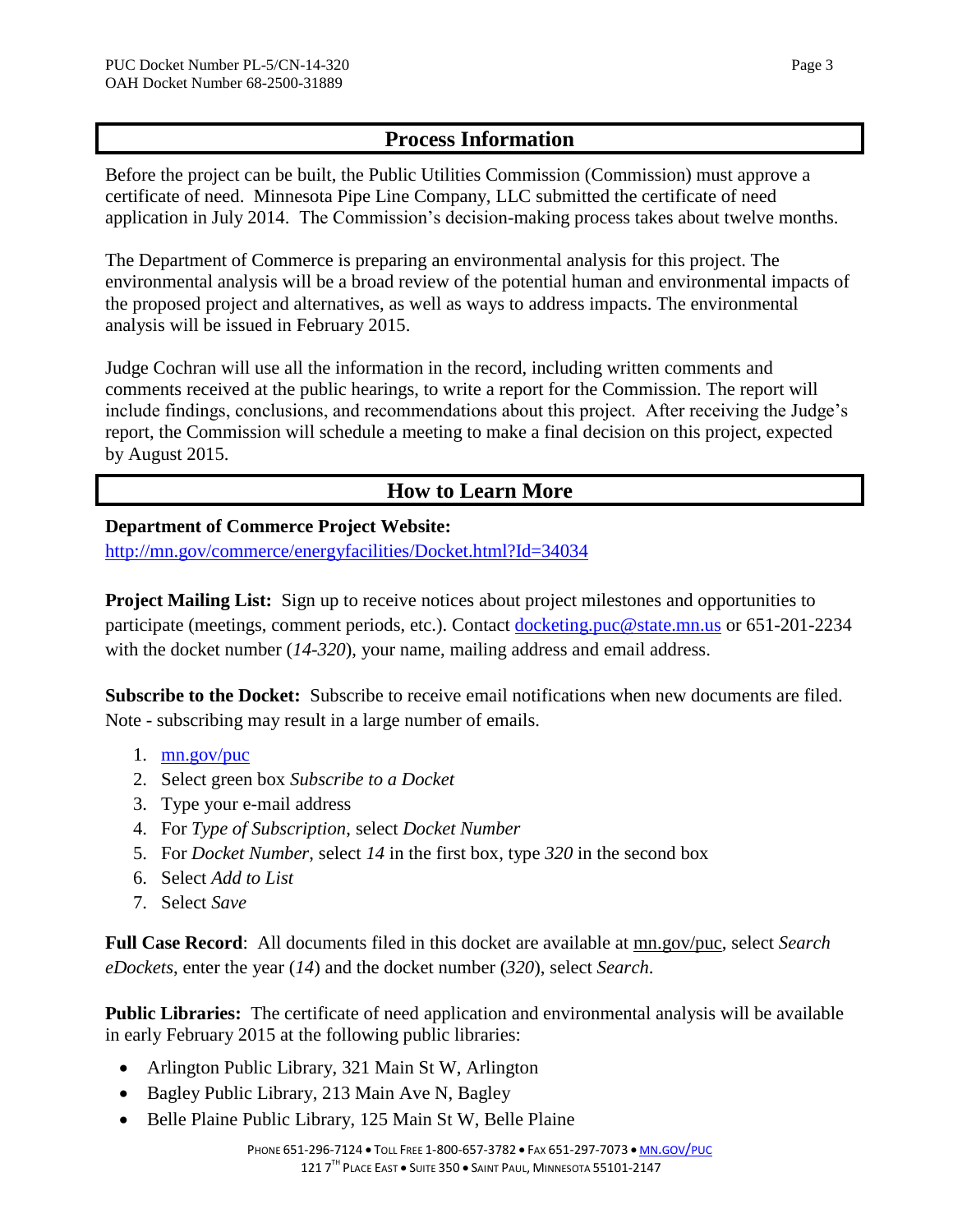PUC Docket Number PL-5/CN-14-320 Page 4 OAH Docket Number 68-2500-31889

- Dakota County Library, 508  $3<sup>rd</sup>$  St, Farmington
- Dassel Public Library,  $460 \, 3^{rd}$  St N, Dassel
- Eden Valley Area Library, 306 State St N, Eden Valley
- Elko-New Market Public Library, 110 J Roberts Way, Elko New Market
- Glencoe Public Library,  $1107 \text{ 11}^{\text{th}}$  St E, Suite 207, Glencoe
- Great River Regional Library, 400 Railroad Ave, Albany
- Great River Regional Library, 175  $4<sup>th</sup>$  St SW, Cokato
- Great River Regional Library, 122  $6<sup>th</sup>$  St NE, Staples
- Great River Regional Library, 213 De Graff Ave, Swanville
- Great River Regional Library, 117 Main St N, Upsala
- Hutchinson City Library, 50 Hassan St SE, Hutchinson
- New Prague Public Library, 400 Main St E, New Prague
- Norwood Young America Library, 314 Elm St W, Norwood Young America
- Park Rapids Area Public Library, 210  $1<sup>st</sup>$  St W, Park Rapids
- Robert Trail Library, 14395 Robert Tr S, Rosemount
- Wadena City Library, 304  $1<sup>st</sup>$  St SW, Wadena

**Minnesota Statutes and Rules:** The certificate of need application is being reviewed under Minnesota Statute 216B and Minnesota Rules Chapter 7853. Minnesota Statutes and Rules are available at [www.revisor.mn.gov.](https://www.revisor.mn.gov/)

### **Project Contacts**

### **Public Utilities Commission Public Advisor**

Tracy Smetana at [consumer.puc@state.mn.us,](mailto:consumer.puc@state.mn.us) 651-296-0406 or 1-800-657-3782

### **Public Utilities Commission Energy Facilities Planner**

Cezar Panait at cezar.panait@state.mn.us or 651-201-2207

### **Department of Commerce Environmental Review Manager**

David Birkholz at david.birkholz@state.mn.us, 651-539-1838 or 1-800-657-3794

### **Minnesota Pipe Line Company, LLC Project Contact**

Jake Reint, Director of Public Affairs, Koch Companies at [jake.reint@kochps.com](mailto:jake.reint@kochps.com) or 612-636-6954

This document can be made available in alternative formats (e.g., large print or audio) by calling 651-296-0406 (voice). Persons with hearing or speech disabilities may call us through their preferred Telecommunications Relay Service.

If any reasonable accommodation is needed to enable you to fully participate in these meetings (e.g., sign language or large print materials), please contact the Office of Administrative Hearings at 651-361-7000 (voice) or 651-361-7878 (TTY) at least one week in advance of the meeting.